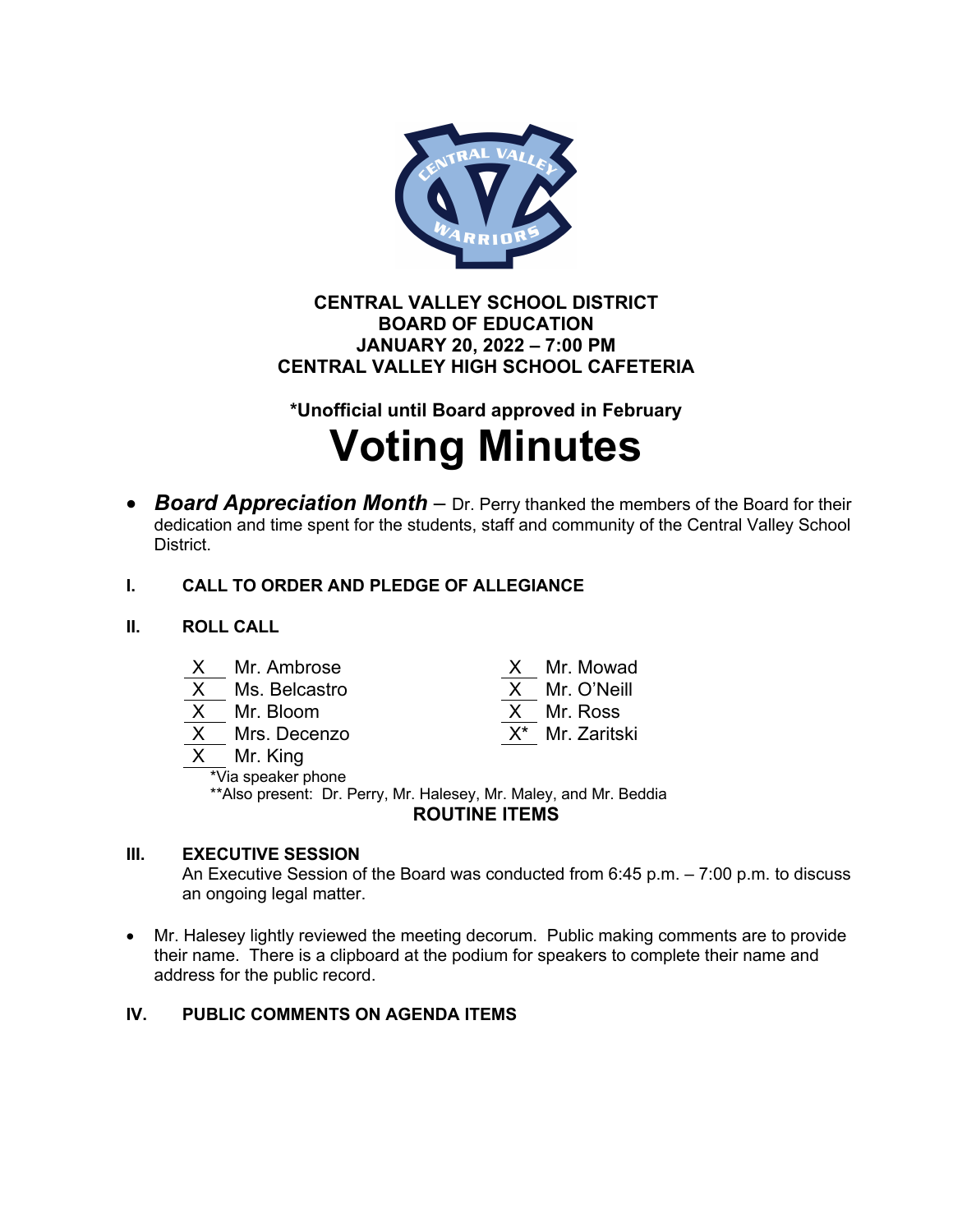#### **V. MINUTES**

- 1. To approve the Voting Session Minutes from November 18, 2021. **Attachment A**
- 2. To approve the Voting Session Minutes from December 2, 2021. **Attachment B**

#### **Action required on items 1 and 2:**

Motion by Mr. Bloom Second by Mr. Ross Motion: Carried 9 Yes, 0 No

#### **TREASURER'S REPORT – Mr. King, Treasurer**

#### **BUSINESS ITEMS**

- 1. The following bills and reports are submitted for approval:
	- A. PAY BILLS --
	- 1. Confirm the December 2021 General Fund Payments in the amount of \$1,264,969.73. **Attachment C**
	- 2. Confirm the December 2021 Cafeteria Fund Payments in the amount of \$72,821.44. **Attachment D**
	- B. REPORT --
	- 1. To approve the November 2021 Berkheimer Report. **Attachment E**
	- 2. To approve the December 2021 Berkheimer Report. **Attachment F**

#### **Action required on item 1:**

Motion by Mr. King Second by Mr. O'Neill Motion: Carried 9 Yes, 0 No

# **AGENDA ITEMS**

#### **A. BOARD/POLICY ITEMS – Ms. Belcastro, Chairperson**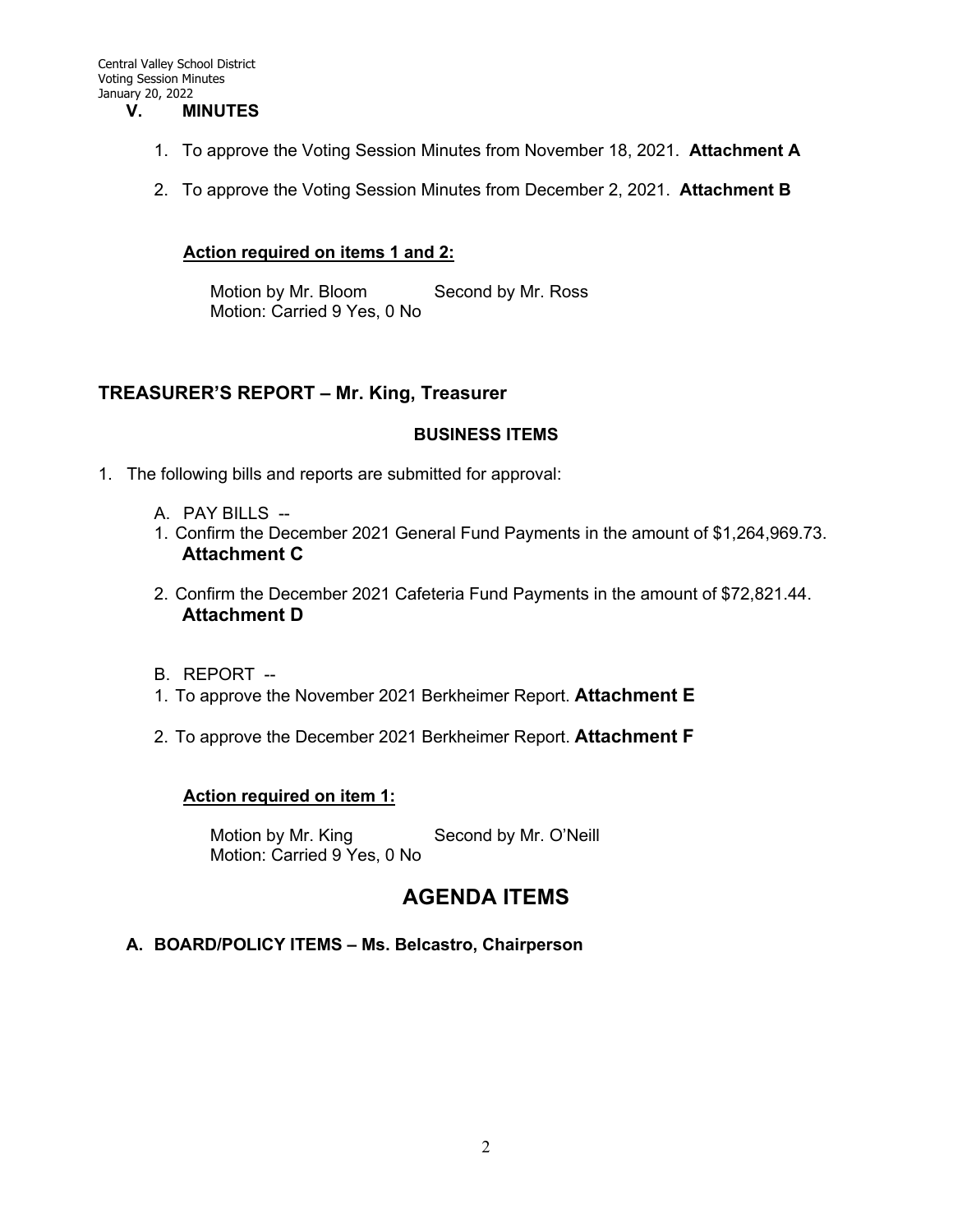Central Valley School District Voting Session Minutes January 20, 2022

# **B. NEGOTIATION ITEMS – Mr. O'Neill, Chairperson**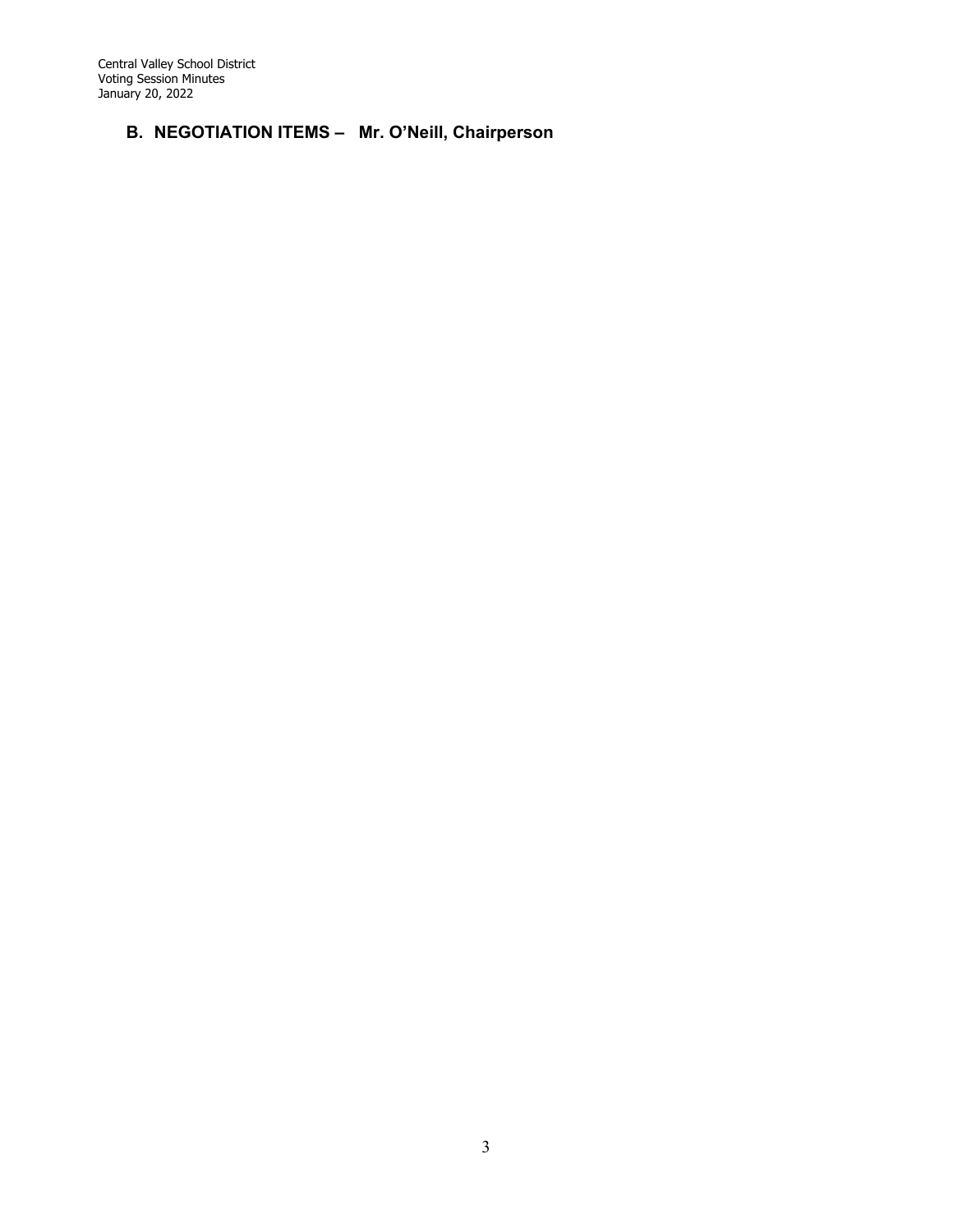#### **C. EDUCATION ITEMS – Mr. Ross, Chairperson**

1. To approve/confirm the released time/staff development requests:

| <b>Conference - Location</b>                        | <b>Individual</b>                                              | Date               |
|-----------------------------------------------------|----------------------------------------------------------------|--------------------|
| OverDrive Cosortium<br>Purchasing/BCASL, BVIU       | Megan Roperti, BethAnn Pohl                                    | 1/13/2022          |
| BCCA Mtg., Geneva College                           | Shannon Istik, Rachael Watts                                   | 1/21/2022          |
| <b>PAMLE State Conference, State</b><br>College, PA | Danielle Thompson, Alayna Borne,<br>Kayse Hicks, & Brian Dolph | $2/26 - 2/28/2022$ |

2. To approve an Agreement with Hope Learning Center to provide psychological services for the District from January 3, 2022 – July 1, 2022 at a rate of \$600/day. **Attachment M**

#### **Action required on items 1 & 2:**

Motion by Mr. Ross Second by Mr. Mowad Motion: Carried 9 Yes, 0 No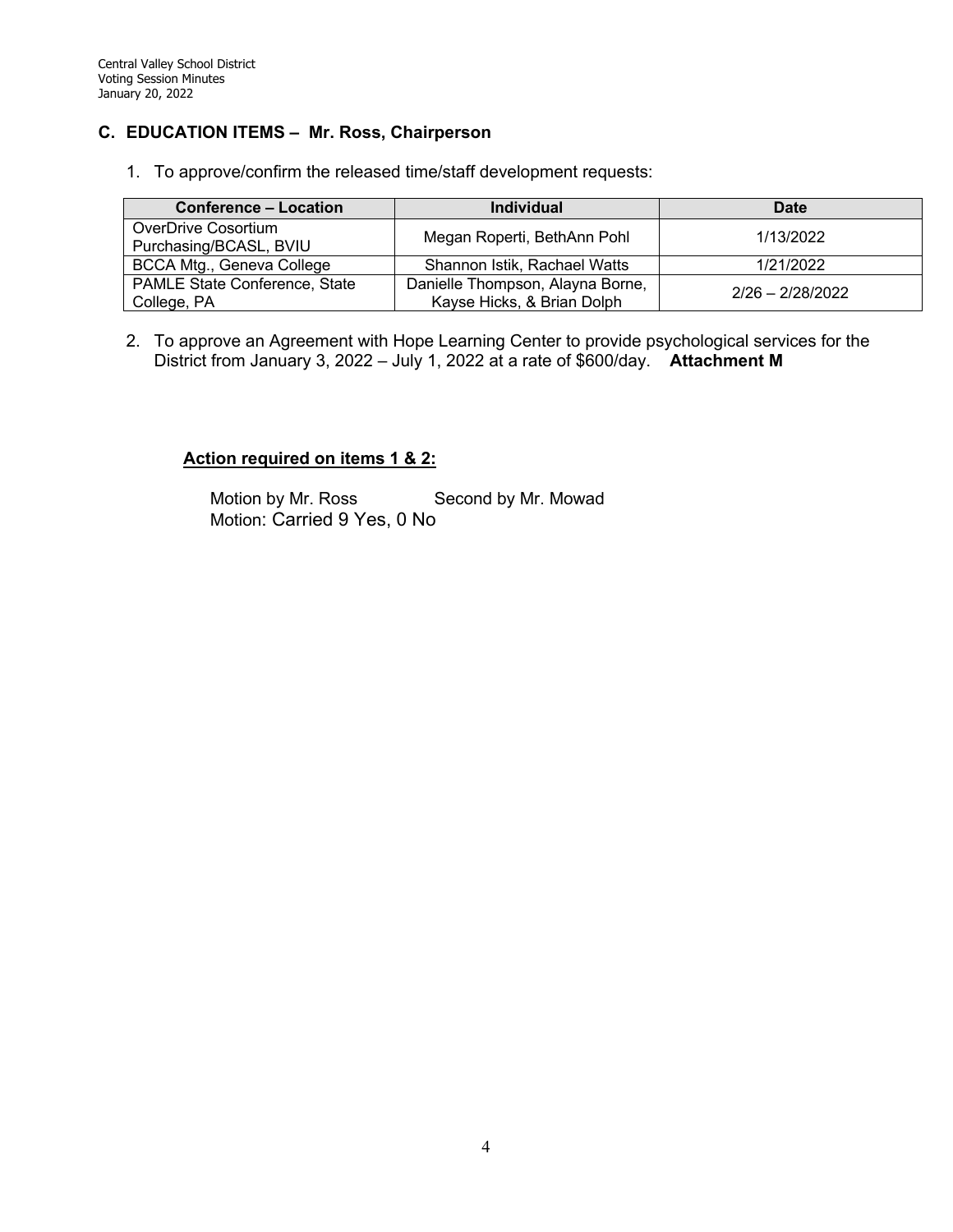Central Valley School District Voting Session Minutes January 20, 2022

# **D. TECHNOLOGY – Mr. Mowad, Chairperson**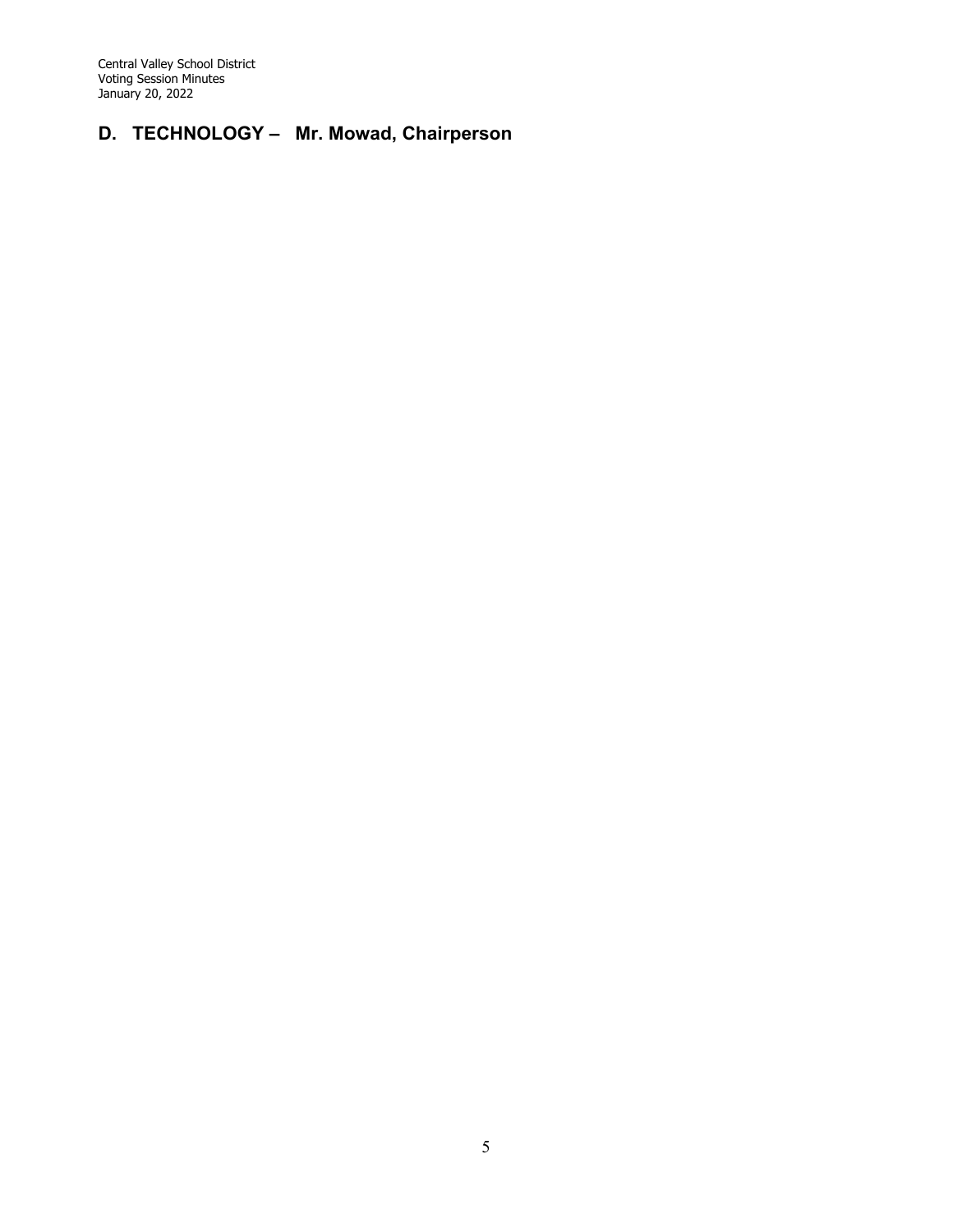# **E. ATHLETICS – Mr. King, Chairperson**

1. To approve the following conditioning programs to run January 17, 2022 – March 6, 2022 at a rate of \$10 per hour up to 60 hours total:

| <b>Shannon Sullivan</b> | Softball                                      |
|-------------------------|-----------------------------------------------|
| <b>Bruce Herstine</b>   | <b>Baseball</b>                               |
| <b>Tim Casey</b>        | Boys' Tennis                                  |
| Bill King               | Track                                         |
| Mark Lyons              | Weightlifting (120 hours total through April) |

- 2. To approve the varsity cheerleading team to compete in Disney's Wide World of Sports in Florida February 11, 2022 – February 13, 2022. **Attachment G**
- 3. To accept the resignation of Bradlee Humble, boys' varsity soccer coach, effective immediately. **Attachment H**
- 4. To accept the resignation of Tim Casey, girls' tennis coach, effective January 3, 2022. **Attachment I**
- 5. To approve the Central Valley Middle School Swim Team to practice at Hopewell pool this spring, pending approval by the Hopewell Area Board of Education.

#### **Action required on items 1-5:**

Motion by Mr. King Second by Mrs. Decenzo Motion: Carried 9 Yes, 0 No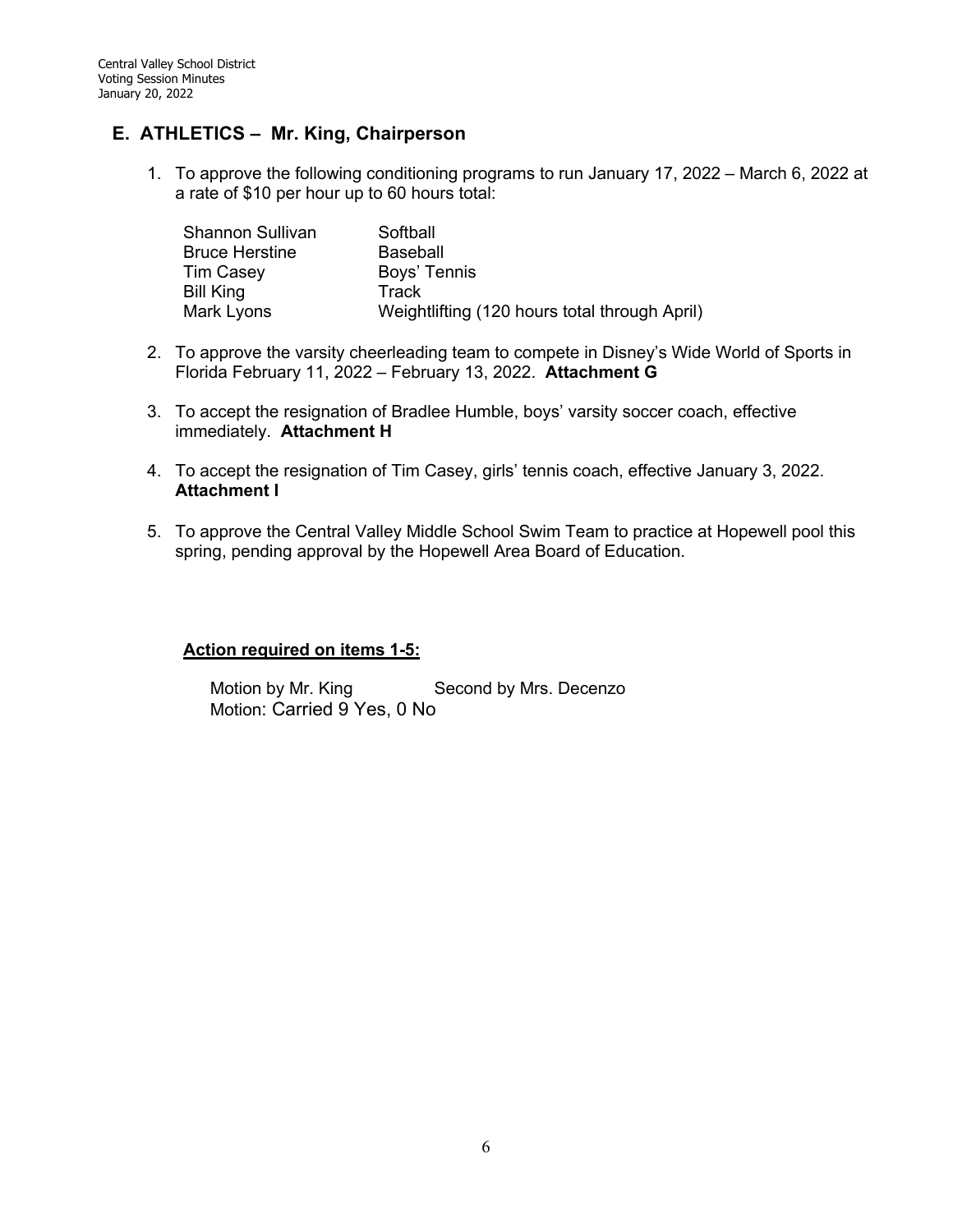## **F. EXTRA CURRICULAR ACTIVITIES – Mrs. Decenzo, Chairperson**

1. To approve qualifying students to attend the FBLA State Leadership Conference in Hershey, PA from April 10, 2022 – April 13, 2022.

#### **Action required on item 1:**

Motion by Mrs. Decenzo Second by Mr. Ross Motion: Carried 9 Yes, 0 No

# **FYI – Field Trips**

| <b>Destination</b>             | Group                                  |            |
|--------------------------------|----------------------------------------|------------|
| Beaver Falls HS                | Unified Youth Summit HS Students       | 11/10/2021 |
| <b>CCBC</b>                    | HS Students for Big Broths/Big Sisters | 11/12/2021 |
| <b>Heinz Field</b>             | <b>HS/MS Gifted</b>                    | 11/17/2021 |
| Monaca Parade Route            | HS Band                                | 12/4/2021  |
| Beaver Falls HS                | <b>MS Gifted</b>                       | 12/13/2021 |
| Seven Springs Mountain Resort  | Ski Club - Grades 7-9                  | 1/17/2022  |
| <b>Blackhawk MS</b>            | <b>HS/MS Academic Games</b>            | 1/26/2022  |
| <b>CCBC</b>                    | <b>HS/MS Academic Games</b>            | 2/8/2022   |
| Seven Springs Mountain Resort  | Ski Club - Grades 10-12                | 2/14/2022  |
| <b>Cornell School District</b> | MS Battle of the Books                 | 2/23/2022  |
| Washington, DC                 | 7 <sup>th</sup> Grade Honors           | 4/29/2022  |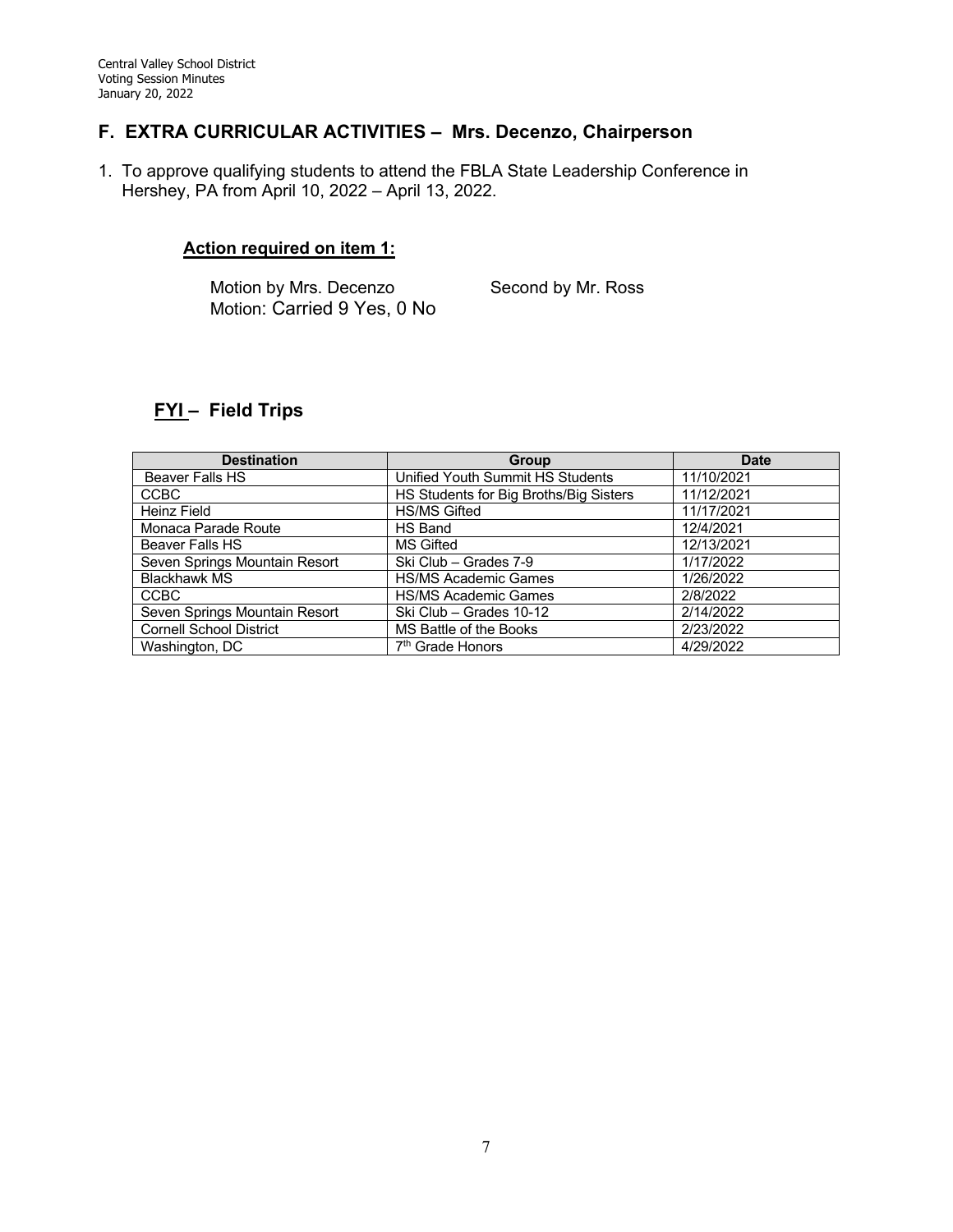# **G. BUILDINGS AND GROUNDS – Mr. Zaritski, Chairperson**

- **Presentation**: Crabtree, Rohrbaugh and Associates John Beddia provided a PowerPoint updated on the Center Grange construction project. The PowerPoint is available on the District Website. Several of the Board Members had questions and Mr. Beddia was able to respond accordingly.
- 1. To approve/confirm the following Building Usage requests pending final approval from the Superintendent regarding the review of the Organizations Health and Safety Plan as well as Liability Waiver sign off.

| <b>Building</b>       | Organization                   | <b>Date</b> | <b>Purpose</b>         |
|-----------------------|--------------------------------|-------------|------------------------|
| <b>HS Parking Lot</b> | <b>Center Recreation Dept.</b> | 12/5/2021   | Scavenger hunt         |
| <b>MS Cafeteria</b>   | <b>CV Youth Wrestling</b>      | 12/8/2021   | <b>Team Pictures</b>   |
| <b>MS Parking Lot</b> | Monaca Police Dept.            | 12/12/2021  | Staging for event      |
| <b>CG Library</b>     | <b>PTA</b>                     | 1/10 &      | Meetings               |
|                       |                                | 2/15/2022   |                        |
| HS Auditorium &       | <b>FBLA</b>                    | 1/25/2022   | <b>Emblem Ceremony</b> |
| Cafeteria             |                                |             |                        |
| <b>HS Cafeteria</b>   | <b>FBLA</b>                    | 1/28/2022   | Fundraiser             |
| <b>CG Cafeteria</b>   | <b>PTA</b>                     | 2/26/2022   | Donuts w/Daddy         |

#### **Action required on item 1:**

Motion by Mr. Zartiski Second by Mrs. Decenzo Motion: Carried 9 Yes, 0 No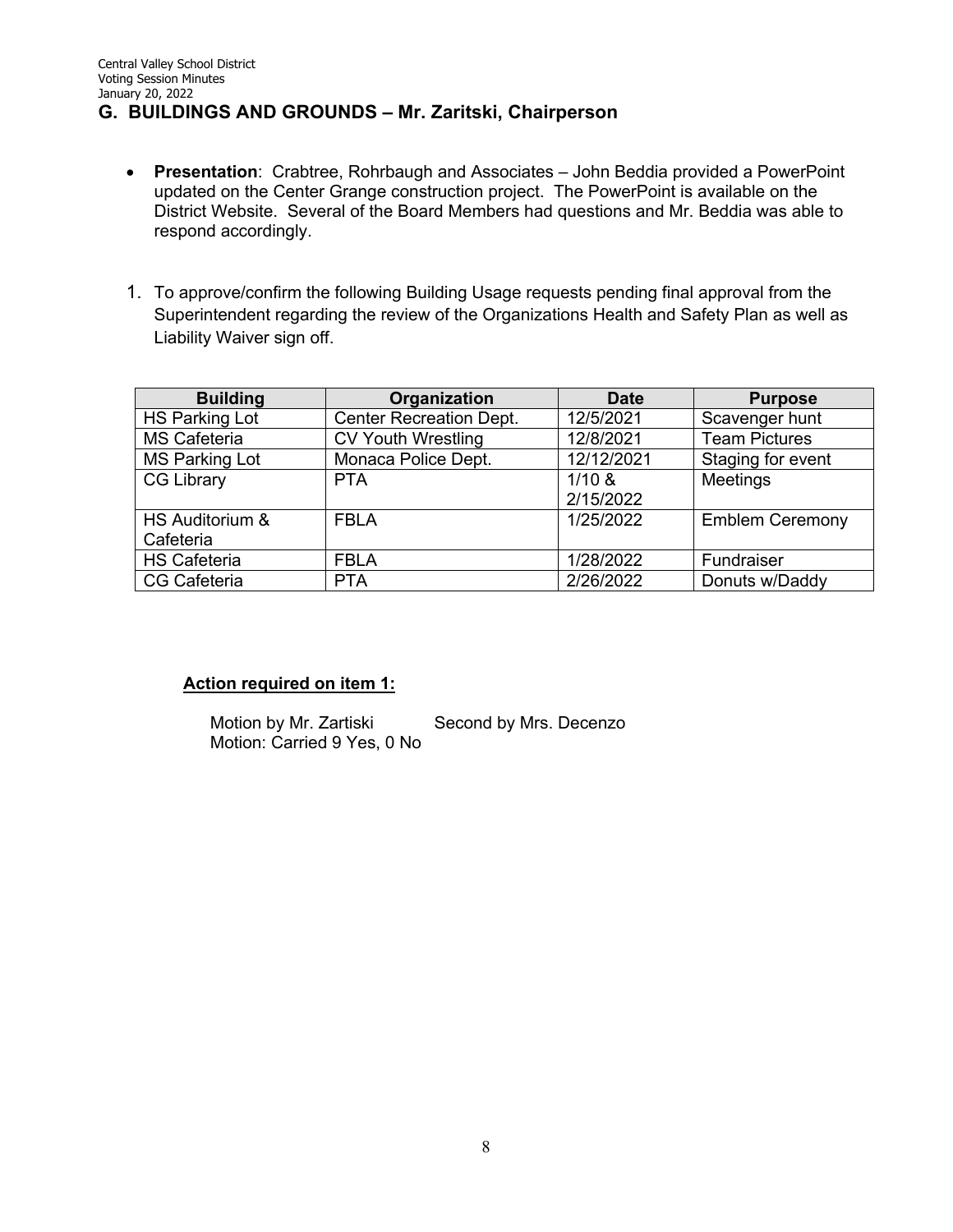#### **H. PERSONNEL ITEMS – Mr. Bloom, Chairperson**

- 1. To approve the retirement of Kathy Fouse, part time gifted teacher, effective January 21, 2022. **Attachment J**
- 2. To approve the resignation of Kimberly Weber, paraprofessional, effective January 1, 2022. **Attachment K**
- 3. To approve the resignation of Julia Bender, cafeteria general worker (4.25 hrs.), effective December 12, 2021. **Attachment L**
- 4. To approve Bailey Bungard as a paraprofessional at a rate of \$13.50/hr. in accordance with the CVEA Agreement, pending receipt, review, and acceptance of all clearances, effective January 21, 2022.
- 5. To approve the resignation of Alan Crisman, cafeteria general worker (3.25 hrs.), effective January 7, 2022.
- 6. To terminate Employee #1857 as per the probationary period clause of the Collective Bargaining Agreement between CVSD and CVESP, PSEA-NEA, effective January 4, 2022.

#### **Action required on items 1-6:**

Motion by Mr. Bloom Second by Mr. Mowad Motion Carried: 9 Yes, 0 No